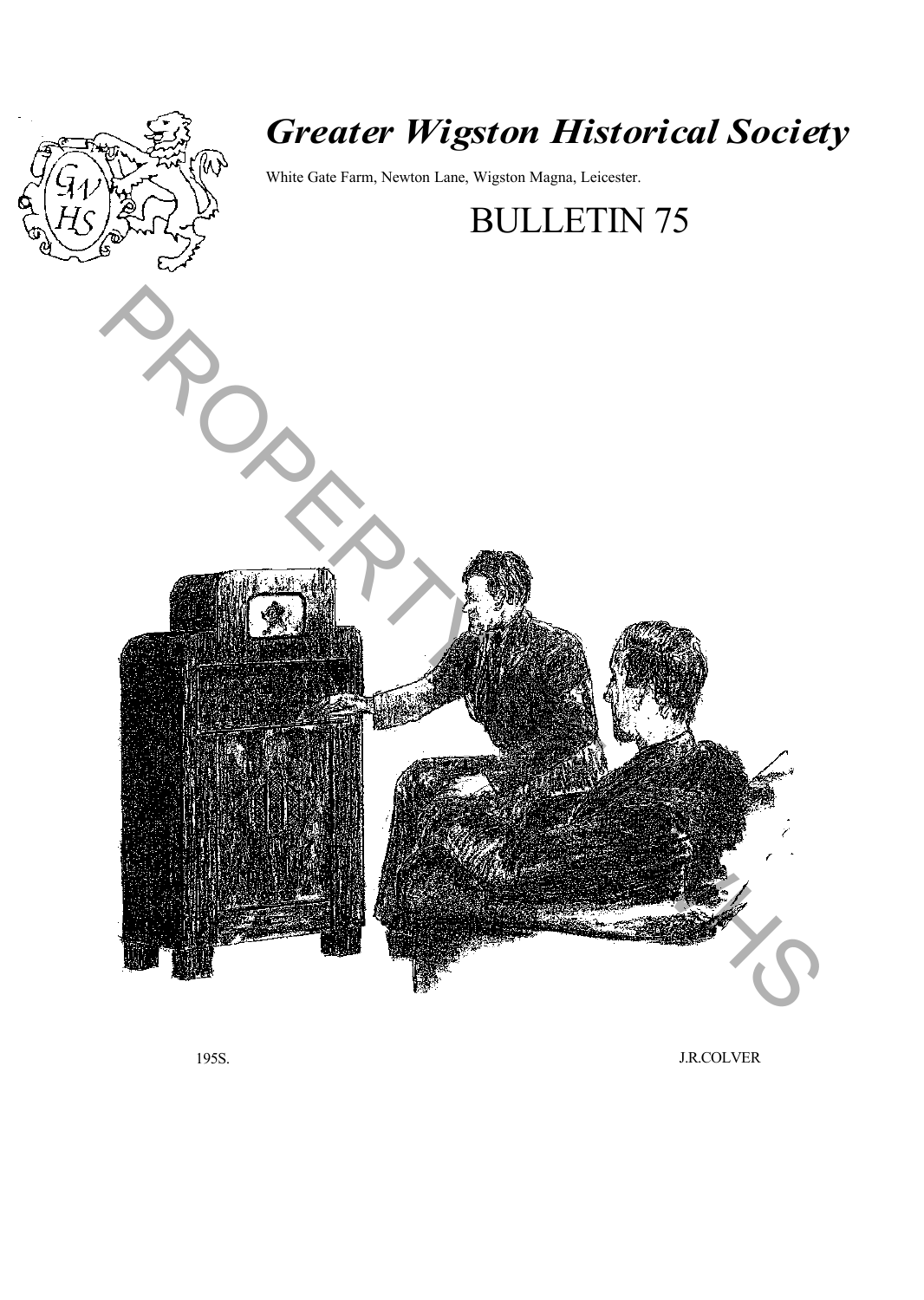# **PROGRAMME OF MEETINGS - JUNE 2006 TO FEBRUARY 2007**

# **Wednesday 21st June 2006**

Visit to Bruntingthorpe Airfield with supper in old control tower - Geoffrey Pool & Olwen Hughes Meet 6.30p.m. Paddock Street Car Park to share transport. **Please note 7.00p.m. start for this evening, for access to airfield please see page 7.**

# **Wednesday 16th August 2006**

The Pre-Raphaelites - Tom Kelly 7.30p.m. U.R. Church Boys' Brigade Rooms.

# **Wednesday 20th September 2006**

The South Leicestershire Hoard - Vicki Priest 7.30p.m. U.R. Church Boys' Brigade Rooms.

# **Wednesday 18th October 2006**

Notable National Trust Gardens - Barbara Hewitt 7.30p.m. U.R. Church Boys' Brigade Rooms Wednesday  $16^{\circ}$  August 2006<br>
The Pre-Raphaelites - Tom Kelly<br>
7.30p m U.R. Church Boys' Brigade Rooms.<br>
Wednesday 20<sup>th</sup> Records September 2006<br>
The South Leicestershire: Howel - Vicki Pricst<br>
7.30p.m. U.R. Church Boys

# **Wednesday 15th November 2006**

The Life & Times of Cardinal Wolsey - David Baldwin 7.30p.m. U.R. Church Boys' Brigade Rooms.

# **Wednesday 20th December 2006**

Christmas Social with supper, quizzes & raffle 7.30p.m. U.R. Church Boys' Brigade Rooms.

# **Wednesday 17th January 2007**

Foxton Locks, Past, Present & Future - Mike Beech 7.30p.m. U.R. Church Boys' Brigade Rooms.

### **Wednesday 21st February 2007**

AGM followed by local slides 7.30p.m. U.R. Church Boys' Brigade Rooms.

The Bulletin is published three times a year on 1st February, June and October. Articles etc. (which are always welcome) should be submitted to the editor three clear weeks before the publication date please.

*\* \* \* \* \* \* \* \* \* \* \* \* \* \* \* \* \* \* \* \* \* \* \* \* \* \* \* \* \* \* \* \* \* \* \* \* \* \* \* \* \* \* \* \* \**

Editor: Tricia Berry, 7 Wensleydale Road, Wigston. Leics. LEI 8 3RX.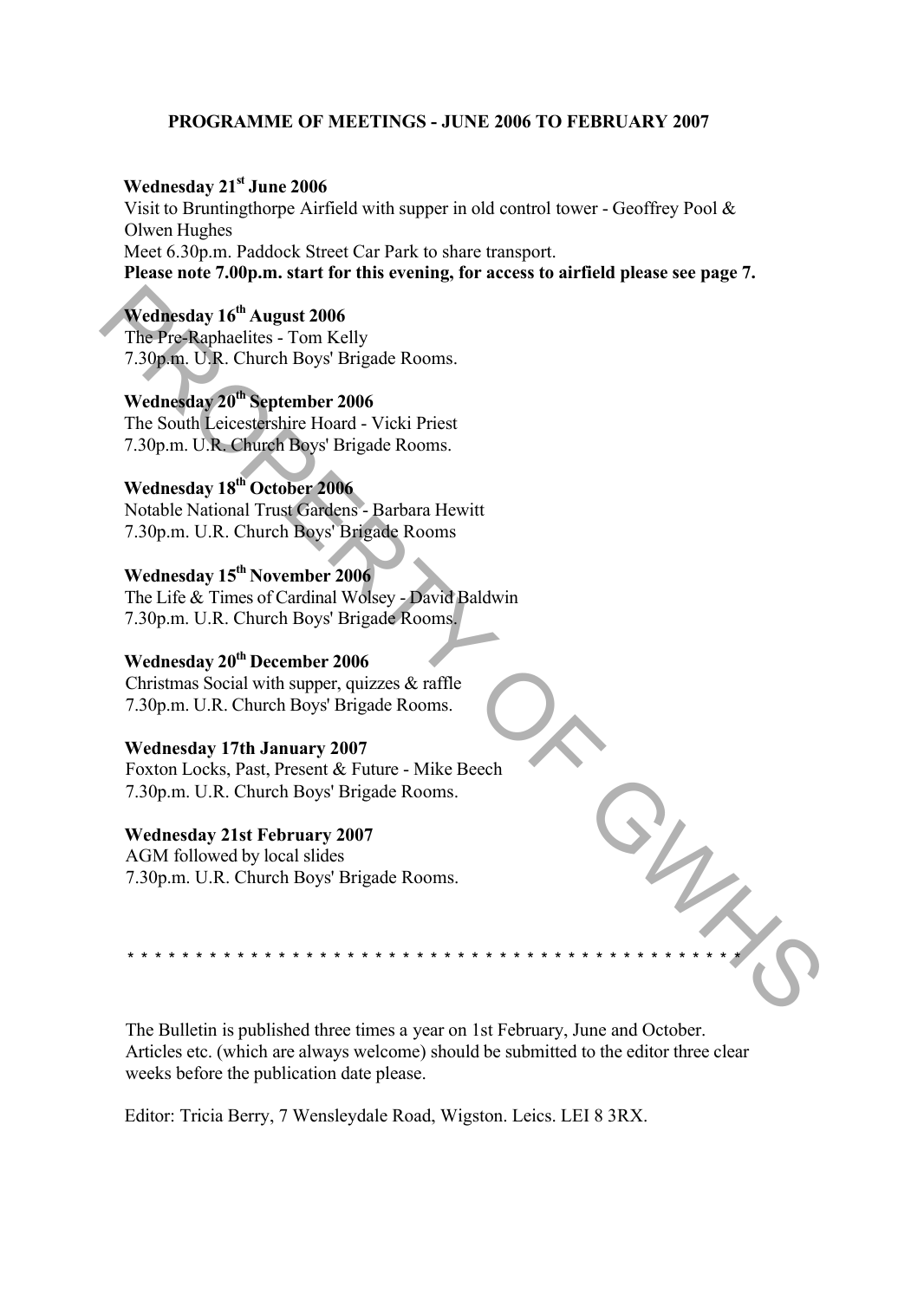# **FRONT COVER**

The front cover this time features Jim Colver's drawing of a 1936 television set. The screen is tiny in comparison with modern ones which seem to get larger all the time. Early television technology involved rapid line-by-line scanning of the images, conversion into electric impulses, their transmission by radio waves, then reception and re-assembly on the screen of the receiving set. A German railway engineer, Paul Nipkow, had invented a revolving scanning-disc as early as 1884 and this method was used by John Logic Baird when he transmitted the first image of a human face in 1926. Mechanical scanning however proved to be too crude and when the first regular television service in the world was opened from Alexandra Palace, London, in 1936, an all-electronic system developed by the American, Dr. V. K. Zworykin, was adopted. NipRov, had invented a revolving scanning disc as early as 1884 and this method was<br>
NipRope, Mod in logic Baind when he transmitted the first image of a human face in 1926.<br>
McChandrell scenaring however proved to be too

TV was initially very expensive and reception limited to an area around London. However, ongoing improvements to the technology and reducing costs eventually opened the market to a wider audience. The coronation in 1953 proved a turning point with many families investing in their first TV at this time.

# **FEBRUARY MEETING**

The Society held its Annual General Meeting when approximately 40 members were present. The evening commenced with:

1) Apologies for absence being recorded from Sue Woolley, Margaret Wardle, Mary Whearity, Margaret Dyke, Cynthia Aisthorpe, Pam Ward & Valerie de Soto.

2) The Secretary, Tricia Berry, reading the minutes of the February 2005 A.G.M. which were then agreed and signed by the Chairman as correct.

3) Matters Arising: Colin Towell reporting that suitable buildings had been identified for inclusion in our Blue Plaque Scheme and that owners had been notified and consent obtained. The Lottery Grant was about to be applied for.

3) The Treasurer, Brian Bilson, explaining the year end accounts. He noted these showed a surplus of £94 65. The meeting agreed the accounts be passed. It was proposed to again donate Ä100 00 to the Framework Knitters Museum. Some discussion then occurred as to whether to raise the subscriptions and/or do away with the collection at meetings. It was noted that the Lottery Fund might require some match funding for the Blue Plaque Scheme. On a majority vote it was decided to leave the subscriptions at the present rate of  $\text{\pounds}7$  (full) and  $\text{\pounds}5$  (concessionary), and continue with the collections which provide a useful contribution towards room hire.

4) The Chairman, Edna Taylor, reporting another successful year with meetings well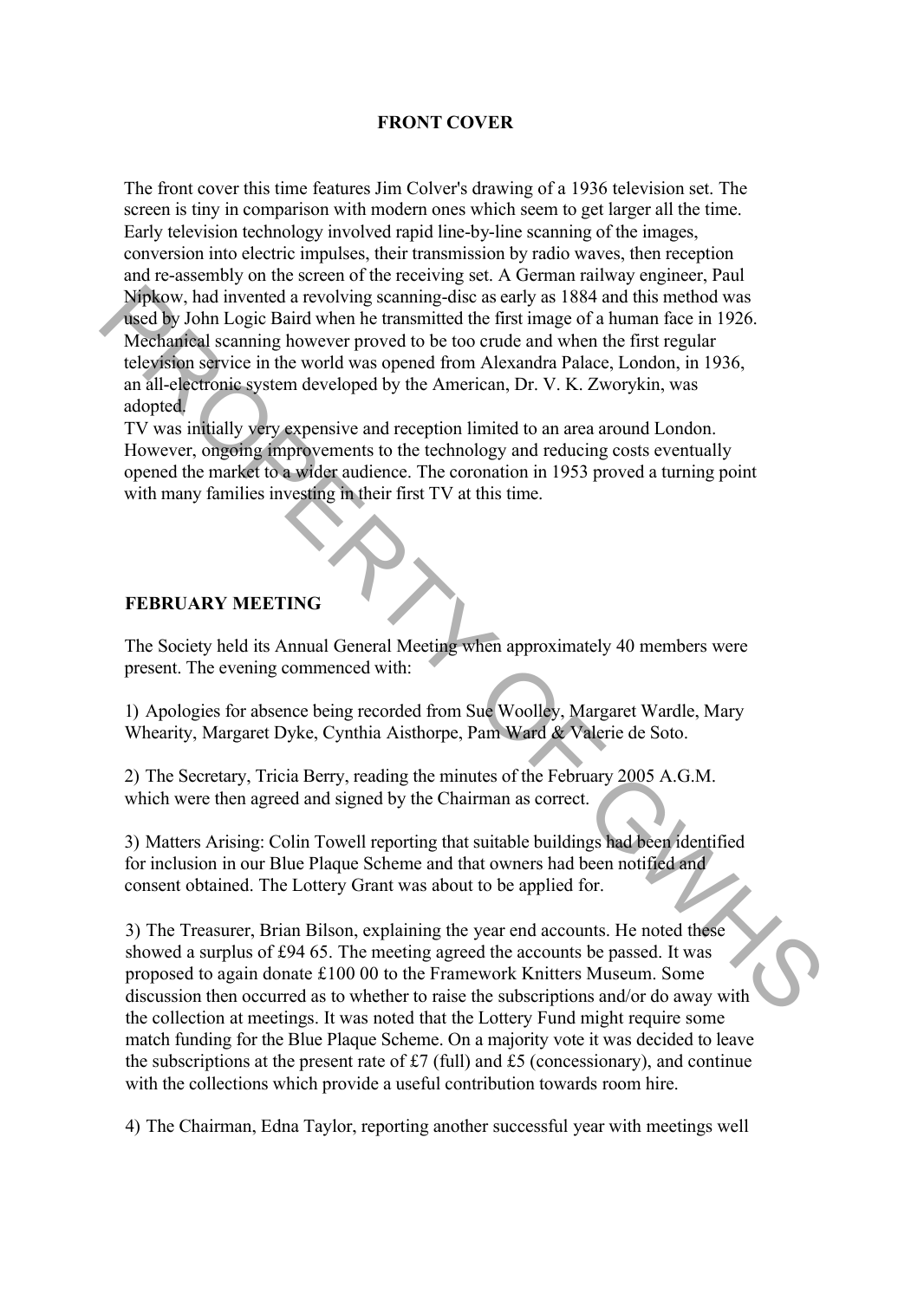attended and quality speakers enthusiastically received. The summer outings to Rockingham Castle, Medbourne and the Royal Infirmary Museum had also been much enjoyed and blessed with fine weather. The Bulletins continued to be published three times a year, keeping members in contact and providing an outlet for pieces of local research. She thanked the Committee for their work over the year and members for their loyalty. She noted that it was eight years since the Society had moved its meeting venue to the Boys' Brigade Rooms and that this arrangement had proved very satisfactory. Our thanks were recorded to the U.R. Church for their use.

5) The Membership Secretary, Stella Tweed, firstly thanked those members who looked after her welfare when she became unwell at the Christmas Social. She reported that the annual attendance at meetings varied between 37 and 49. Nine new members were welcomed during the year making the current total number 84, four more than last year. Of these 17 are full members, 65 are concessionary and 2 honorary.

6) Election of Officers: Bob Wignall proposed and it was agreed that all be re-elected.

7) Any Other Business: Duncan Lucas enquired if anyone would like to sort out his local collection of newspapers and make them into scrapbooks, so that they can more easily consulted. A manned display was to be held at the Bassett Centre in South Wigston on  $7<sup>th</sup>$  March regarding the reappraisal of the South Wigston Conservation Area. The Civic Orchestra was holding a  $40<sup>th</sup>$  anniversary concert on  $25<sup>th</sup>$  February at Guthlaxton School. The Framework Knitters Museum continued its fund raising with a quiz hi the Church Rooms on 11<sup>th</sup> March & a coffee morning on  $8<sup>th</sup>$  April.

Members were then reminded that renewal subscriptions were due and should be paid that evening if possible.

The second part of the evening was taken up with member, Mike Forryan, giving an impressive computer presentation of his one name study into the Forryan surname. Believed to be a varient of the French name Feron or Forien, it was very peculiar to North-West Leicestershire, and is first recorded in the 1377 Poll Tax when William Forion of Shenton paid his dues. The first parish record is in Burbage in 1540. Over time branches spread around the county but not further afield until the  $20<sup>th</sup>$  century. Mike's Wigston line can be traced to Abraham Forryan, a farm labourer, bora in Burbage in 1777, who moved to Newton Harcourt upon his marriage to Elizabeth Ellis at St Wistan's Church, Wistow in 1806. They later moved to Wigston and their third child William was the first Forryan to be baptised there on 11/2/1810. Abraham prospered to become a farmer and grazier. Ffis eldest son Robert became a butcher in Oadby and had links to Melton. His second son William 1810-1892 remained in Wigston and started the butchery business in Bell Street. Ffis third son Abraham took over the family farm in Newgate End. Several descendants remain in the area but others have spread far and wide mainly to America, Australia and New Zealand. Mike has plotted their destinations on a world map and he and Linda have had some memorable holidays visiting them and adding to the ever growing family tree and photograph albums. Started the Membership Secretary, Stella Tweed, firstly thanked those members who<br>looked after her welfare when she became unwell at the Christmas Social. She<br>reported that the annual attredate at mettings varied between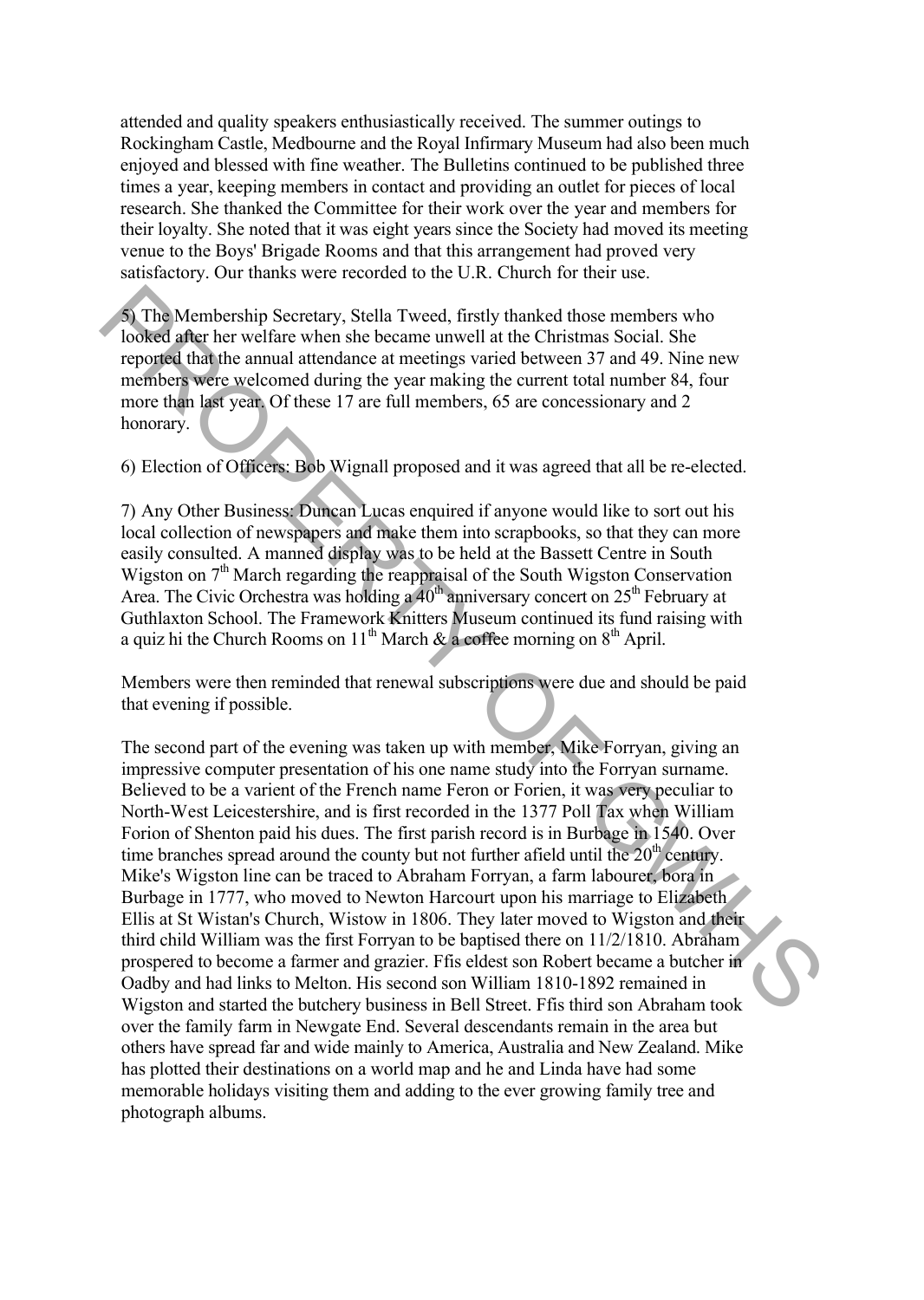Several local Forryan family members were present at the meeting and were welcomed by Edna Taylor, when she thanked Mike for a very interesting talk.

# **GREATER WIGSTON HISTORICAL SOCIETY** ANNUAL **ACCOUNTS**

#### **Receipts and Payments for the year ending 31st December 2005 Receipts** Opening Balances as at 1/1/05: Cash in Hand Current A/c Deposit A/c. Subscriptions Donation Collections Visit: Rockingham Visit: Medbourae Christmas Social Bank Interest **2688.65 Payments** Lecturers' Fees & Expenses Donations Bulletins/Progammes Room Hire Secretarial Exes Visit: Rockingham  $-do -do (+)$   $\pm$  50 Pd in 2004) -do- Medbourne 25.00 Christmas Social 224.13 Closing Balances as at 31/12/05 4.83 -115.49 1404.36 Deposit A/c  $_{1293.70}$ 4.83 529.61 664.61 1199.05 444.00 10.00 105.11 594.00 72.00 241.83 22.66 209.0 0 100.00 65.20 112.00 69.22 Cash Current A/c **Record Schemes Access 17/105:**<br>
Cash in Fiand 4.83 Donations 17/105:<br>
Cash in Fiand 4.83 Donations 17<br>
Care Cash in Fiand 4.83 Donations 100000<br>
Supersitions 16:000<br>
Supersitions 17:00:<br>
Supersitions 17:00:<br>
Supersitions

**2688.65**

# **MARCH MEETING**

In March the Society welcomed Martin Sharp who gave a very well received slide show on his home town of Oadby. His interest in the history of the area was stirred when he went away on National Service in the early 1950s and returned to find nearly everything demolished.

He reminded us that Oadby was similar to Wigston in having two manors and industry based mainly around hosiery and boot and shoe manufacture. Among his huge collection of photographs we saw the Race Course Grandstand which had been built by his family firm, Sharps of Wigston. Much older was the old Wyggeston Hospital property which had stood in the main street on the site of the former Post Office opposite Chapel Street. The Hermitage (later an hotel) built in 1920s for the Flude family, hosiery & elastic web manufacturers. Martin named the new road to the rear, Honeywell Close, after a gardener at the Hermitage. Wayside Lodge in the present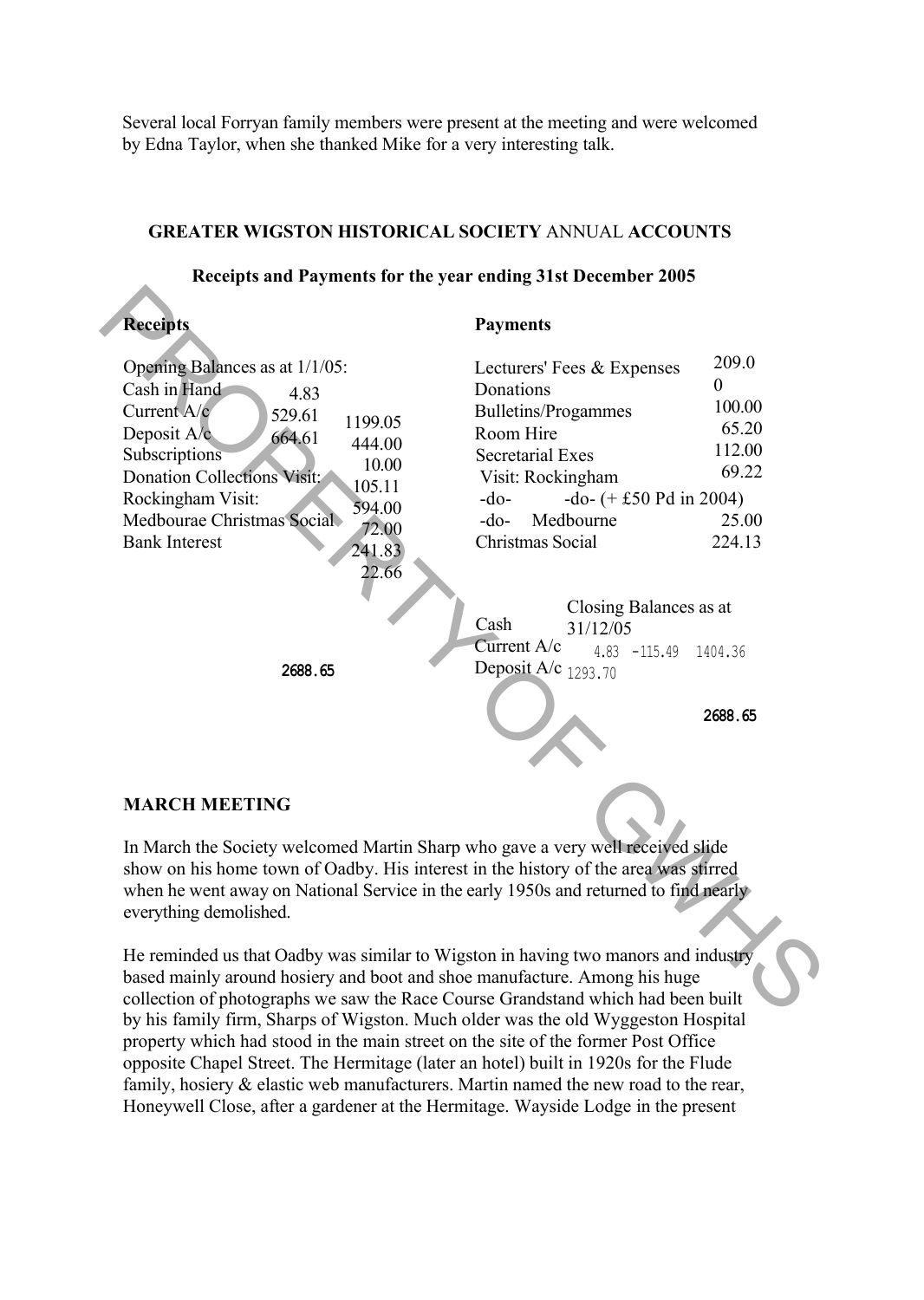Wayside Drive which was built by architect Sir Tudor Walters, MP for Brightside, Liverpool. He was a friend of Arthur Wakerley who developed much of the Crown Hills area of Leicester. It is thought that Ethel Road was so named after Sir Tudor's daughter. Jackie Morton, a leather merchant subsequently lived at Wayside Lodge and sadly lost everything in the Wall Street Crash. The property was used as a maternity home during WWII for mothers evacuated from London and many a youngster has since puzzled over why he was born in Oadby when his family had no connections with the area.

Oadby Frith was the home of George Hodges, another elastic web manufacturer and noted amateur photographer, whose house stood on the site of the Asda store. The FWK almshouses, whose foundation stone was laid, amid huge ceremony in 1907, by the Lord Mayor of London. And the North Memorial Homes established by Sir Jonathan North after WWI which were declared open by the future King Edward VIII.

We also saw the still much mourned Tinkers Thatch, the Church Hall, VE celebrations in Regent Street, Infirmary Feast Day parades in early July on St Peter's Day, a Celtic stone head found in a rockery in a garden in Harborough Road and the site of an old Roman farmstead in the university playing fields next to Gartree Road.

After some questions and discussion the Chairman, Edna Taylor, thanked Martin for a most interesting evening.

# **APRIL MEETING**

For our April meeting we welcomed Peter Barratt, and his sister dressed in appropriate costume, who gave a fascinating presentation on the life and times of their great-grandmother Alice Hawkins, the Leicester Suffragette leader, who became a nationally known figure in the movement's long and hard battle to gain the vote for women.

Alice was born in Stafford the daughter of a journeyman shoemaker, who later moved to Leicester. She left school at age 13 and followed him into the boot and shoe trade. She quickly realised the unequal treatment of women who were paid 107- a week, when men were paid 251- for the same work. She joined a trade union and it was through socialist activities, in 1884, she met her future husband Alfred, who was to become a loyal supporter throughout her campaign. In 1886 she went to work at Equity Shoes in Western Boulevard, a workers' co-operative company, still in business today, which encouraged workers to participate in political organisations and allowed time off when necessary to do so. By early 1900s she became disillusioned with what could be achieved through the Trade Union movement whose main focus lay in improving conditions for male workers who were seen as the breadwinners. Oadby Frith was the home of George Hodges, another elastic web manufacturer and<br>noted antateur photographer, whose house stood on the site of the Asda store. The<br>FW Kelambususs, whose loundstion stone was laid, annih larg

Real change came in 1907 when Alice, by now age 44, attended her first meeting of the Womens' Social & Political Union (WSPU) in Hyde Park, followed by a march to the House of Commons to demand the vote for women. She and others were arrested and imprisoned and in the following seven years she was to be jailed another four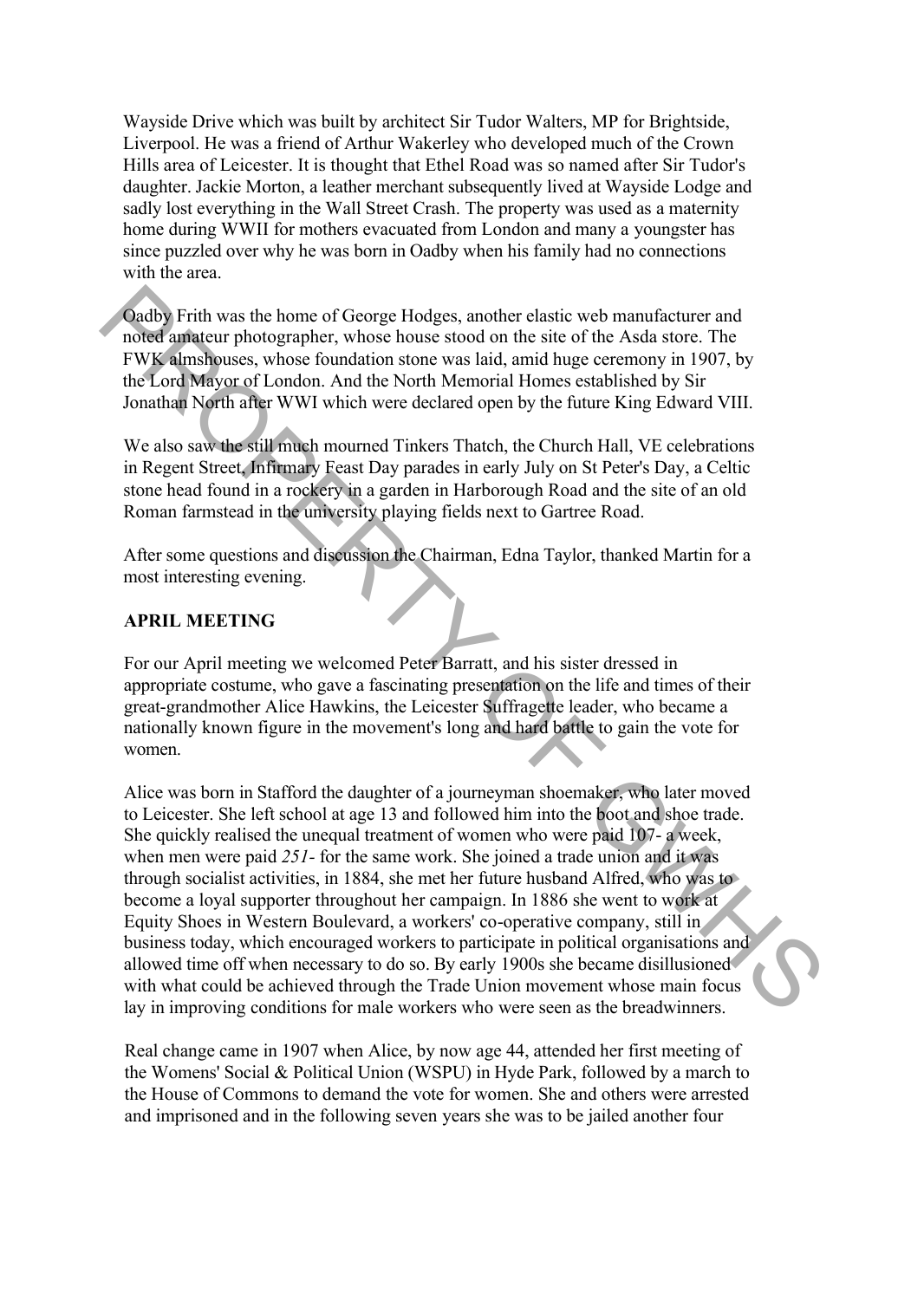times. This first experience of Holloway Prison had a profound effect and when she was released she quickly founded the Leicester branch of the WSPU, and began a tireless campaign of speaking at factory gates, market squares etc. throughout Leicestershire and parts of Northamptonshire. In summer 1907 Sylvia Pankhurst spent much time in Leicester rallying support within the shoe industry. Civil disobedience followed with members chaining themselves to railings and arson, with Blaby Railway Station being a local casualty. Alice's finest moment came when she addressed a mass rally of 250,000 in Hyde Park. The Times the following day describing her as a keynote speaker.

The activity halted with the outbreak of WWI, and afterwards the determination of the movement and the contribution women made during the war while the men were away caused a shift in attitude. In 1918 women over age 29 got the vote and by 1928 they were eligible on a par with men.

In addition to all this activity Alice still managed to raise a family of six children and she died aged 83, in March 1946. Peter and his family have traced Alice's story largely through newspaper cuttings and postcards which Alice collected and passed down to them. They also have typical clothes of the period and a WSPU sash in mauve, green and white. The collection is of national importance and merited a slot in a recent episode of the Antiques Road Show. **Explorate speaker.**<br>
The activity halted with the outbreak of WWI, and afterwards the determination of the measurement may may enverse that the contribution women made during the war which the men were away enversed a si

Leicester Council have commemorated Alice with a Blue Plaque on the Equity Shoe Factory building and the Museum service recently paid Ä9,400 at auction for a pastel sketch by Sylvia Pankhurst, dated 1907, of an Equity Shoe factory worker, believed to be Alice. This sketch was used by Leicester Council for their official Christmas Card in 2005 and is to be on display in Newarke Houses Museum when it reopens.

After some questions and discussion the Chairman, Edna Taylor, thanked our two speakers for a very personal account of their inspirational ancestor.

# **MAY MEETING**

A change of arrangements was necessary for this month's visit to Welford when very heavy rain ruled out any thought of walking outside. Instead our host, the churchwarden John Haynes, expanded his planned introductory talk in the church so we could all stay dry.

We learned that Welford being partly in Leicestershire and partly in Northamptonshire experienced great difficulty in getting anything done because two local authorities had to be involved. The boundary follows the line of the River Avon. The village also suffers from an identity problem as in spite of the very well known Welford Road a surprising number of people have no idea where the village is. However it has very early origins, Roman remains having been found and the Jurassic Way from Stamford to Banbury, a limestone ridge, and recognised long distance footpath, passes through the churchyard.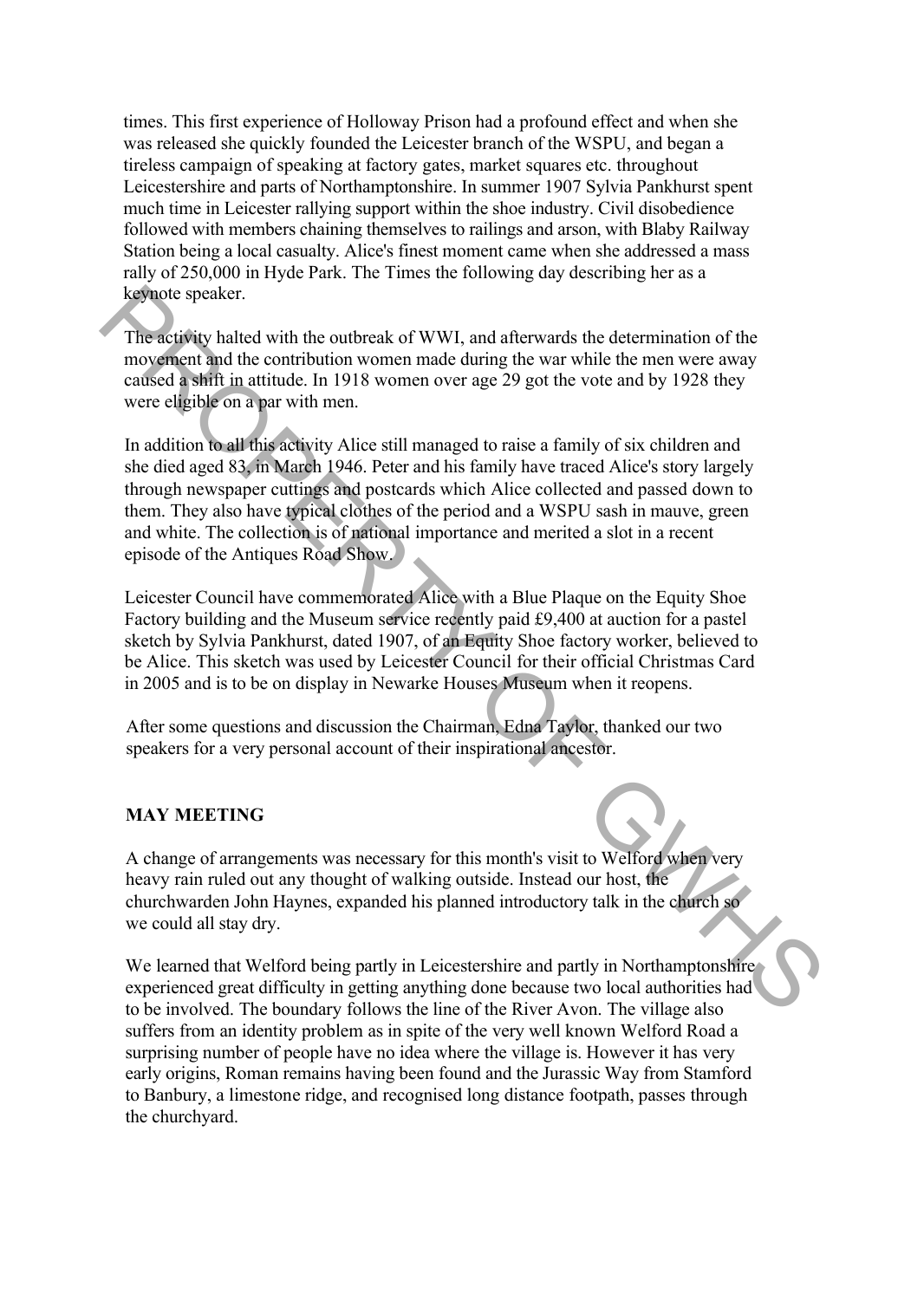The church of St. Mary the Virgin was once a chapel of ease to nearby Sulby Abbey, its earliest existing feature is the  $13<sup>th</sup>$  Century south aisle. The tower is  $15<sup>th</sup>$  Century and has an Ordnance Survey plate at the base which marks the 500 foot contour. The church currently shares a minister with Sibbertoft and Marston Trussefl. It possesses c!330 silver gilt paten believed to be the only piece of pre-reformation plate in the county. There are monuments to notable families such as the Pagets and also noted was one in memory of Capt.Thomas L. Ingram DSO, MC who was killed on the Somme 16/9/1916 age 41 years, 10 years doctor of Welford. 'Our' Thomas Ingram, solicitor and resident of Abington House, was born in nearby Market Harborough so possibly there is a connection here.

Welford was once situated on the main turnpike road to London, midway between Leicester and Northampton, which made it a very busy place with fifteen coaching inns at its peak. During the mid  $18<sup>th</sup>$  Century the Market Harborough road was upgraded and became the preferred coach route and the number of inns declined. Some have been demolished while others survive as private houses. The main one, the mid  $17<sup>th</sup>$ Century Talbot was well known to Charles Dickens who included both the inn and its owner, Ann Spencer, in Bleak House. Other inns were built to serve the canal trade, notably the Wharf in 1814, which has a brick yard, and some lime kilns, presently being restored, to the rear. solution and resident of Abington House, was born in nearby Market Harborough so<br>
spessibly there is a connection here.<br>
Lefected with Orthampton, which made it a very busy place with filteen coaching ims<br>
dettis polit. D

The Manor was owned by Sulby Abbey and the present Manor House clSOO was the home of Tom Boardman, recently MP for Northampton. The nearest railway station was at North Kilworth. The well known Elizabethan Restaurant building has in its tune been a haberdashery shop, fish and chip shop and hair dressers but in keeping with the times is about to become a Chinese takeaway. The Congregational Chapel dates from 1790. The school was built in 1850. The ancient Welford Hall, demolished in 1700s, had fish ponds and was connected with the Saunders family. A Captain Payne of the Mary Rose also had links to this property.

After a very pleasant evening Mr. Haynes was thanked for his most interesting talk and we made our way through the still heavy rain back to Wigston.

\* \* \* \* \* \* \* \* \* \* \* \* \* \* \* \* \* \* \* \* \* \* \* \* \* \* \* \* \* \* \* \* \* \* \* \* \* \* \* \* \* \* \* \* \*

# **BRUNTINGTHORPE AIRFIELD VISIT**

Because the security arrangements may be a bit intimidating if you are not familiar with them it will probably be best if we all aim to drive into the airfield together. The directions from Wigston are - follow the A5199 going south towards Husbands Bosworth. Pass the right turns to Countesthorpe, Arnesby and then Shearsby and then take the next one signed to Bruntingthorpe (lorry route). Continue past the Shearsby Bath and the Walton New Road both on your left and at the point where the road turns sharply to the right you turn left, by the sign Bruntingthorpe Aerodrome Proving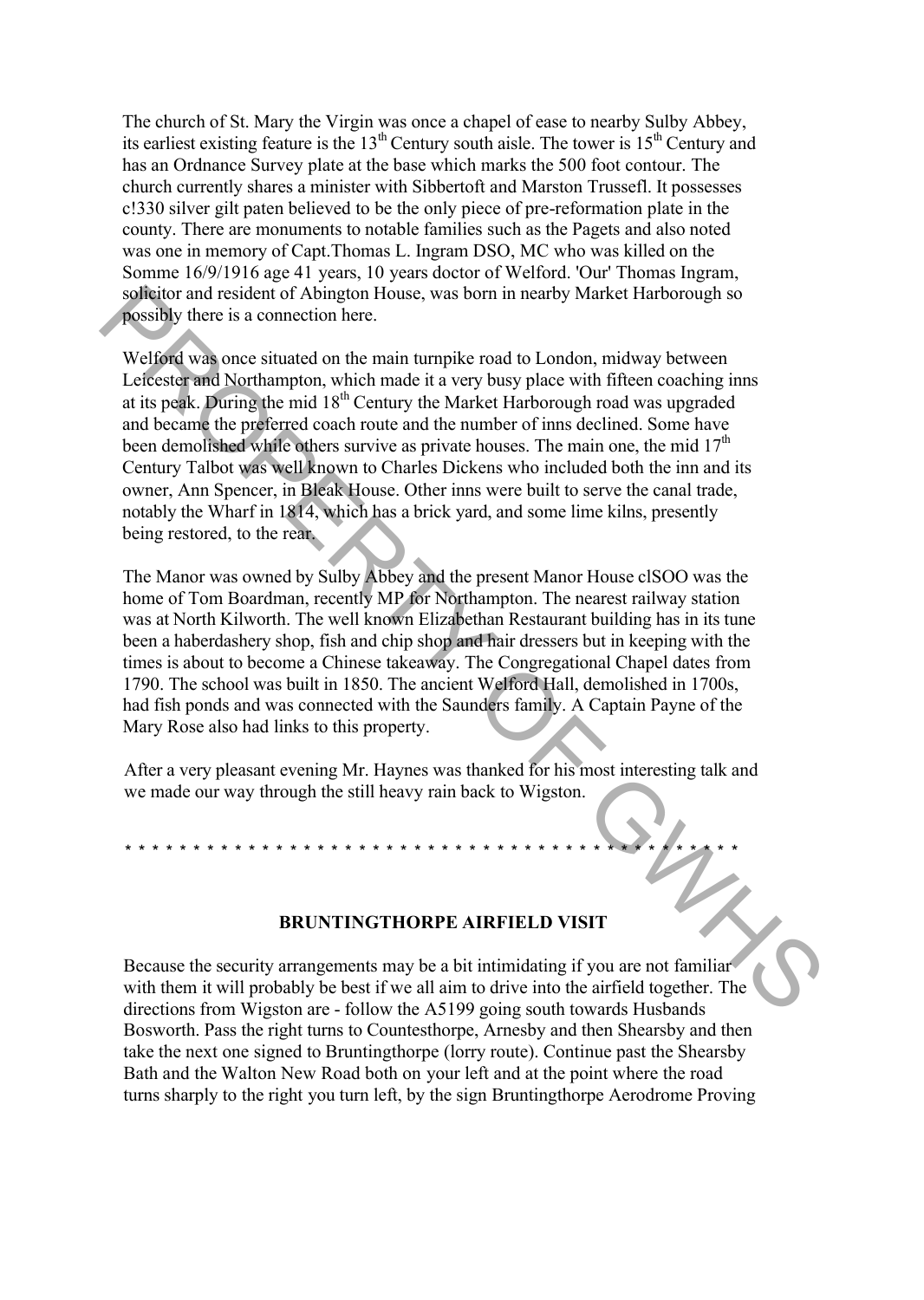Ground, into the airfield approach. There is room for us to stop there to re-assemble and meet up with members who are travelling direct, to then pass together through the barrier at 6.55p.m. If anyone is running late and misses us don't worry. You drive to the entrance keeping to the left of the gatehouse and tell the gatekeeper you are from our society in Mr. Pool's guided party, also asking him to point out the Vulcan Hanger which is the huge building directly in front of you. We shall be inside there for the first half hour or so. When the barrier rises you will notice a stinger devise in the road, it is perfectly harmless to drive over this.

We plan to have supper at approx. 9p.m. Mr. Pool has said that if it is a fine evening and people are sufficiently interested he may carry on after supper. Should this happen he wishes to assure anyone who wants to leave that he will not be at all offended. Just drive back to the entrance, again keeping to the left of the gatehouse. The gatekeeper will raise the barrier but do not try to pass through until the traffic light is on green, this to ensure the stinger, which would this time cause damage to tyres, has had time to flatten.

# **OBITUARIES**

Sadly three members have passed away in the last four months.

**Margaret Ward** died on 31<sup>st</sup> March. She was a long standing, loyal member, having joined in 1981/2 along with her husband Bill, whose active role she supported and assisted all the way. Margaret continued her involvement with the society after his death until her own health problems made this impossible.

**Jim Colver** died on 9<sup>th</sup> April. He was one of the founder members of our Society when it was established in 1980, and worked tirelessly to further its causes as officer and committee member. He was often to be found transcribing documents at the Record Office, he edited and in some cases produced our Transactions, offered a ready supply of items for inclusion in the bulletins and willingly shared his considerable artistic talent to illustrate the covers. He also produced the book, *Wigston Magna, its buildings extant, altered or demolished* and many Christmas cards and calendars, the proceeds of which went to the Framework Knitters Museum. We plan to have suppor at approx. 9pm. Mr. Pool has said that if it is a fire cvening the state of the proper state in the same compute the state of the system is the weight of the system with the set of the system with t

Margaret Barnes died on 8<sup>th</sup> May. She joined more recently around 1999/2000 and attended regularly right up until March this year when a previous illness returned making it impossible to continue.

All three will be much missed, and our condolences go to their families and friends.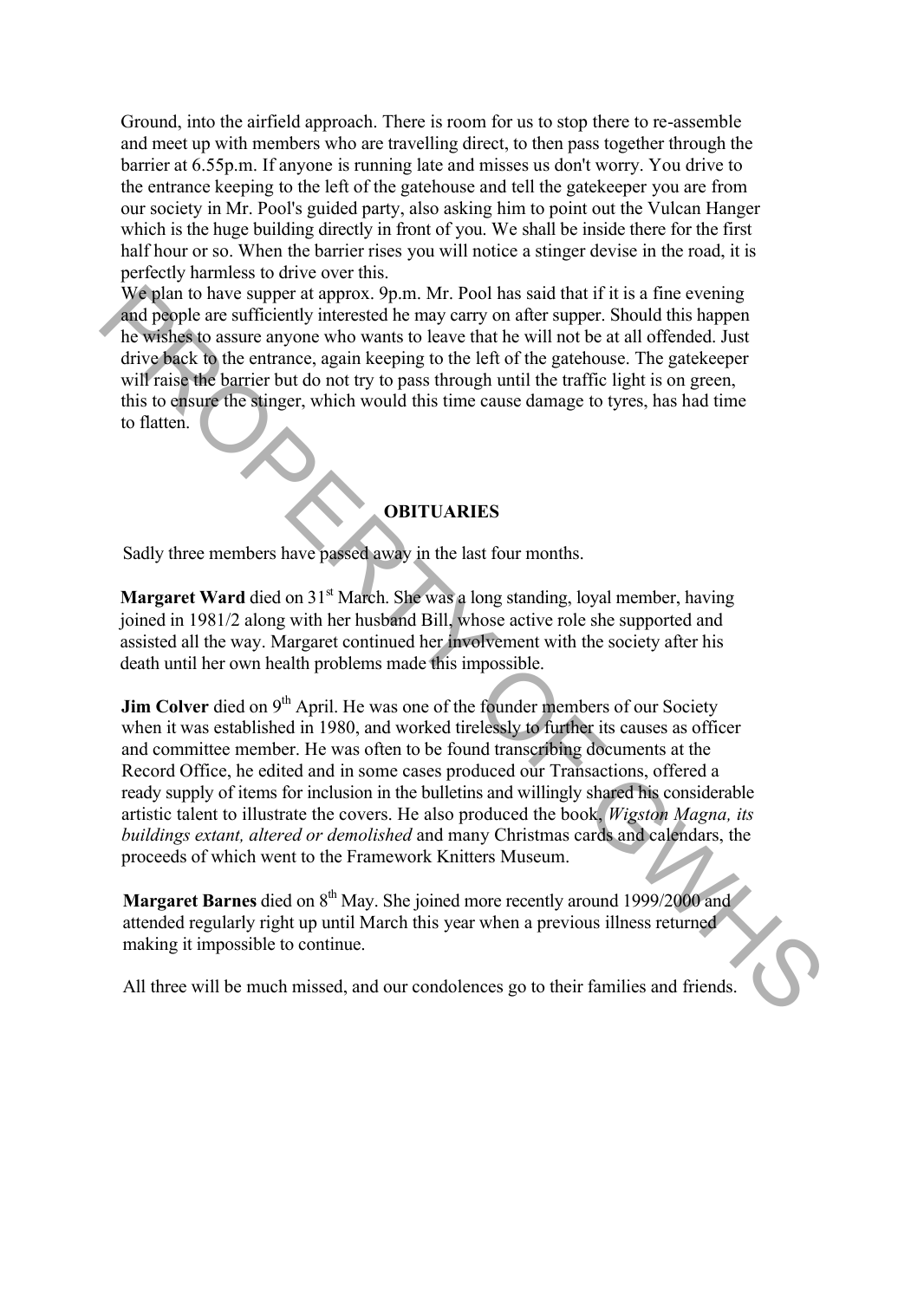# **OLD PARISH DIARY**

Following on from Bulletin 73 and 74 here are some more entries from what is believed to be Thomas Burgess's diary:-

# **1855**

Married on Sunday July 22<sup>nd</sup> at Great Wigston, John Johnson to Ava Holmes.

July 28th at the Register Office, William Folwell to Ruth Roberts of Newton.

Died August 8<sup>th</sup> Sarah Spence of Apoplexy [a stroke] aged 70 years. Died

August 14<sup>th</sup> Ann wife of John Ward, labourer aged 77 years.

Sunday August  $19<sup>th</sup>$  the annual sermons for the benefit of the Sabbath School belonging to the Wesleyan Chapel, Great Wigston, were preached by the Rev. C Hawthorn of Leicester, the collections amounting to £3 .6. 4d.

On Sunday August 19<sup>th</sup> married at the church, Samuel Ross to Mary Horner.

Wednesday 22<sup>nd</sup> Wm. Hurst (a sailor) to Elizabeth Smith.

Died August 26<sup>th</sup> Elizabeth wife of Wm Barker aged 86 years.

Died August 28<sup>th</sup> Edw. Genever aged 27 years.

September 2<sup>nd</sup> married James Munton to Ann Cook.

September 3<sup>rd</sup> married at the Register Office, William Varnan to Rhoda Buncher.

September  $27<sup>th</sup>$  died Elizabeth Whyatt aged 67 years.

September 29<sup>th</sup> died Mrs. Elizabeth Eggleston aged 67 years. [Mrs. Eggleston lived at St. Wolstan's House. She was the mother of Samuel whose sudden death is recorded in this diary for April the previous year. Perhaps the shock and distress hastened her own death].

Sudden death - On Monday October 1<sup>st</sup> J. Gregory Esq. held an inquest at King William IV, Gt. Wigston on the body of Charlotte Gilbert aged 34 years, who went to bed on the Saturday night in her usual health, but about 2 o'clock on Sunday morning awoke her husband, and requested him to fetch her something to drink saying she was so very ill. He got up instantly, went into the house to mix her some brandy and water. When he returned she had gotten out of bed and was walking about the room. He gave her the drink, but she was so ill that he laid her on the bed and ran across the street to call a neighbour up, and when he returned she was dead. Mr. Hulme, Tuly 28<sup>th</sup> at the Register Office, William Folwell to Ruth Roberts of Newton.<br>
Died August 8<sup>th</sup> Sarah Spence of Apoplexy [a stroke] aged 70 years. Died<br>
August 8<sup>th</sup> Samh Spence of Apoplexy [a stroke] aged 70 years. Die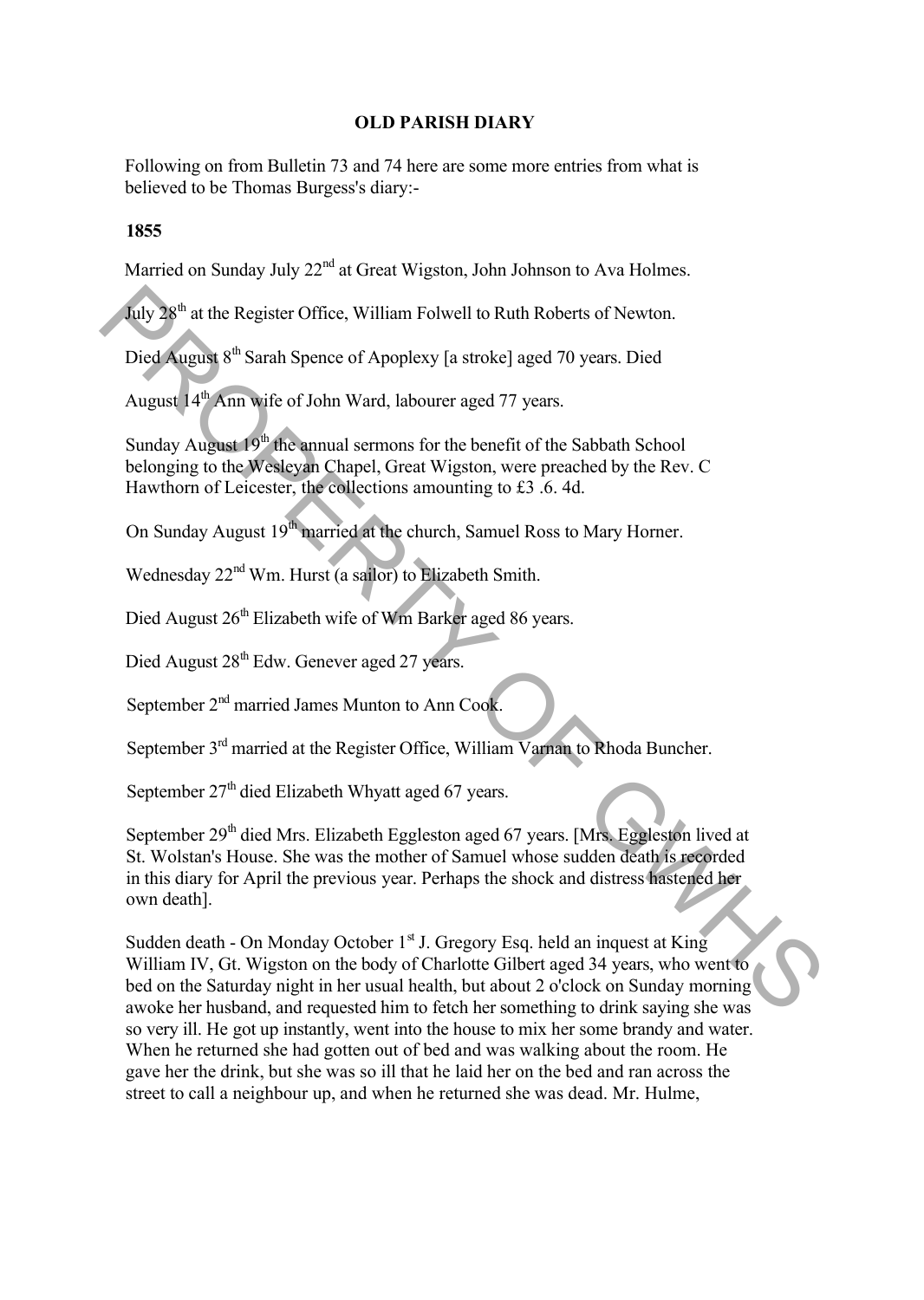surgeon, was fetched with all haste, he attempted to bleed her but to no purpose, as the vital spark had fled, he pronounced her death to arise from disease of the heart, and a verdict agreeing thereto was returned.

Married at Gt. W. on Sunday September  $30<sup>th</sup>$  by the Rev. T. J. Gallwey, curate, Mr. Amos Marshall to Mrs. Tebbutt, widow.

October - The Baptist Chapel - On the second inst. At Blaby by the Rev. Shem? Evans of Arnesby assisted by the Rev. J. Barnett, Mr. Wm. Bassett jnr. of Countesthorpe, farmer and grazier, to Miss Mary Mayne Bassett daughter of Mr. Christopher Bassett of the same place.

Married at Great Wigston on the  $7<sup>th</sup>$  inst. Mr. Joseph Baker to Gumbley.

Died on Saturday 6<sup>th</sup> inst. Mr. William Wright aged 85 years.

Married on  $16<sup>th</sup>$  inst. at the Independent Chapel Great Wigston by the Rev. Thos. Mays, Mr. Thomas Hughes of Blaby Hill to Mrs. Ann Law of Blaby.

Attempted burglary on Friday night the  $13<sup>th</sup>$  inst. or early on Saturday morning the  $14<sup>th</sup>$ inst. - an attempt was made to break into the Horse and Trumpet Public House at Great Wigston. The burglars broke open the stable door, and took out a tub on which they mounted to reach the brewhouse window which they broke open and got in. It is evident they pulled off their shoes and stockings for the cooler was just under the window and into it they were obliged to get before they could reach the floor, and impressions of their feet were so distinct as to show their feet were bare; but here they found nothing that suited their purpose. They also tore off the wire lattice from the cellar window but as it was well secured by iron stancheons they could not effect an entrance. They likewise broke open the back parlour window, but there they found the same obstructions as at the cellar and were obliged to go away without obtaining any booty. As there were several men lodging in the house if they had got in and been heard there is little doubt but they would have been captured. And it is pretty evident that the burglars could not be well acquainted with the premises or they would not have bestowed so much trouble to get into the brewhouse as there is no immediate connection between that and the house. The only conclusion that can be drawn is that a traveller with a pack worth from £20 to £40 was coming to Wigston after dark on Friday night. A little before he got to the village he was overtaken by two men who entered into conversation with him, and when he got opposite the house he told them he should stay there for the night. They pleaded great poverty and he gave them some bread and chees [sic] he had with him and it seems very probable that they had the hope of getting into the house and stealing his pack. of Amendy assisted by the Rev. J. Bamett, Mr. Wm. Bassett jmr. of Countesthorpe,<br>of Ameeby assisted by the Rev. J. Bamett, Mr. Wm. Bassett dure<br>there of the same place.<br>Narried at Great Wigston on the 7<sup>th</sup> inst. Mr. Jose

November 23rd married, Mr. Thos. Cooper of Whetstone to Miss Charlotte Pochin of Wigston. [Miss Pochin lived at the Manor House in Newgate End].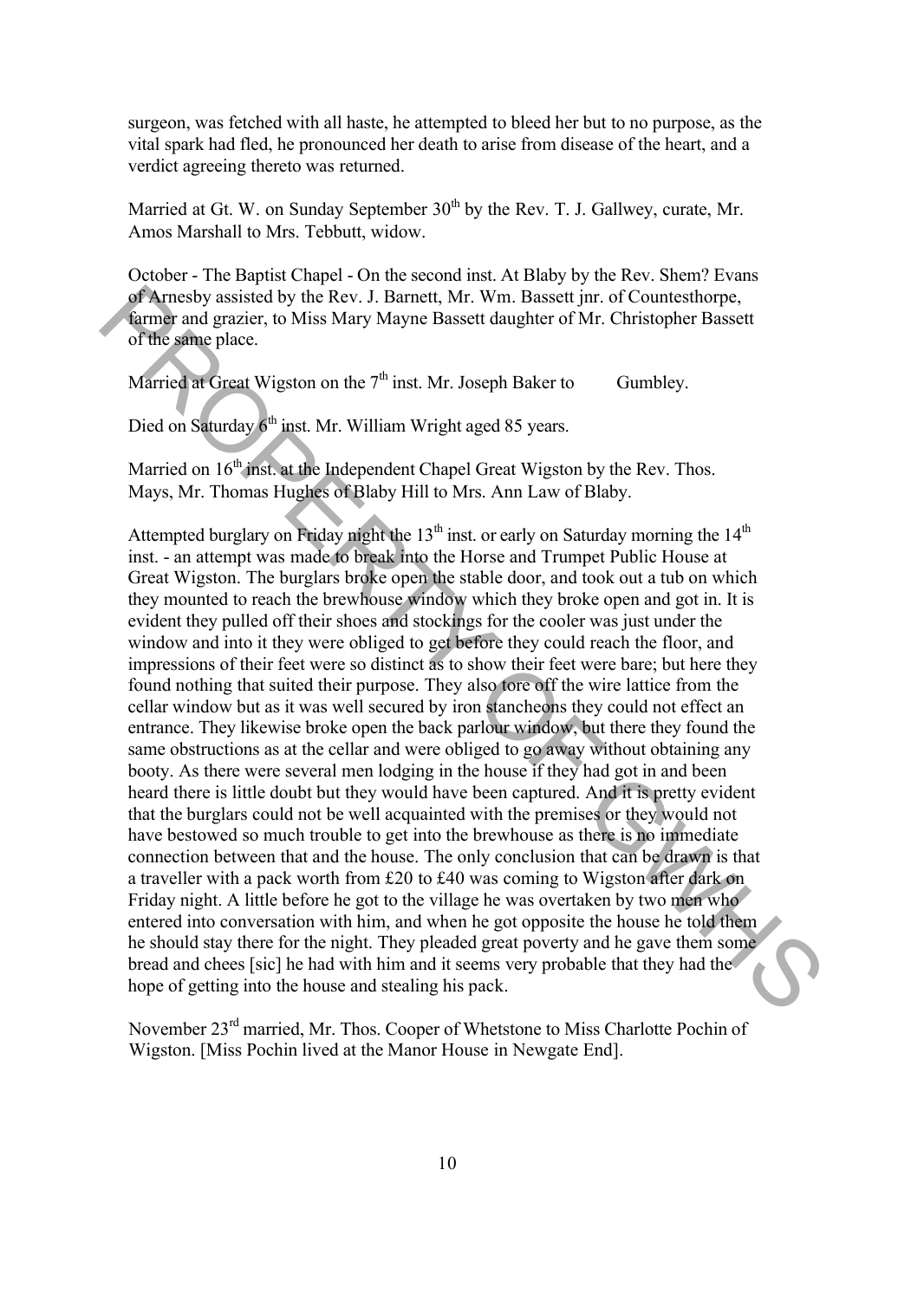Continued from Bulletin 73 and 74 here is the final part of Edna Taylor's account of the South Wigston Schools.

#### **ALL ABOVE BOARD CHAPTER V -**

# **RE-ORGANISATION**

In the early years of the  $20<sup>th</sup>$  century, South Wigston was a pleasant place to grow up in, according to Frank Noble, born there in 1907. There were 'greens' in Dunton Street, Fairfield Street and Leopold Street, and when the fair came it was held on Timber Street green. These open places provided good play areas for football, cricket, marbles, hopscotch, and whip and top. Children could swim in the canal in summer, fly kites in the fields and, forbidden but exciting, explore the old brickyard. Then there were always the soldiers to watch in their scarlet tunics on sentry duty at the Barrack gates, or on church parade on Sundays.

The village, still lit by gas lamps, had factories and shops, its own fire-engine in Station Street, horse-drawn of course, several churches, three railway stations and three schools. It was still a fairly self-sufficient community, but now we can see people moving into Leicester to work. Professor Jack Simmons states that at this time the two Midland railway stations handled between them 110,000 passengers a year, together with over 500 season-ticket holders, most of whom must have been travelling to and from Leicester to their work. This was a sign that the growth of Wigston had halted. In 1901 it had 8,400 people, double the number 20 years before, but growth would not be resumed for a quarter of a century. In the early years of the 20<sup>°</sup> century, South Wigston was a pleasant place to grow up<br>the mate peace of the 2<sup>c</sup> centure and the mate in 1907. There were "greens" in Dunton<br>Street, Fairfield Street and Leopold Street, an

Also growing up in South Wigston at the same time as Frank Noble, were Ada and Ida Gothard (now Franklin), born in 1908 and 1910 respectively. They both attended the Girls' School, moving there from the Infants' School when they were between 7 and 8 years old. When asked if they had recollections of the school, they produced some astonishing memories of school days 80 years ago.

They remembered the beautiful parquet floor of the hall, with Miss Smith's desk at one end and a piano, played by Mrs. Vardy for singing and dancing lessons, and assembly at 9 o'clock sharp. For country dancing they wore a brown dress provided by the school. Uniform was not compulsory. There were about 30 in each class and discipline, aided by frequent use of the cane, was good. Ada thinks she might have been caned at some time.

The sisters learned sewing, laundry work, ironing and cooking, as well as arithmetic, reading, writing, and they played netball. One afternoon, per week, they knitted red rugby jumpers for the boys across the road at Mr. Barwick's Boys' School. One can imagine what remarks that would produce nowadays!

It is interesting to note which festival days were kept: of course Christmas, Easter and Whitsun, but also Empire Day with dressing up in Empire Costumes, and Oak Apple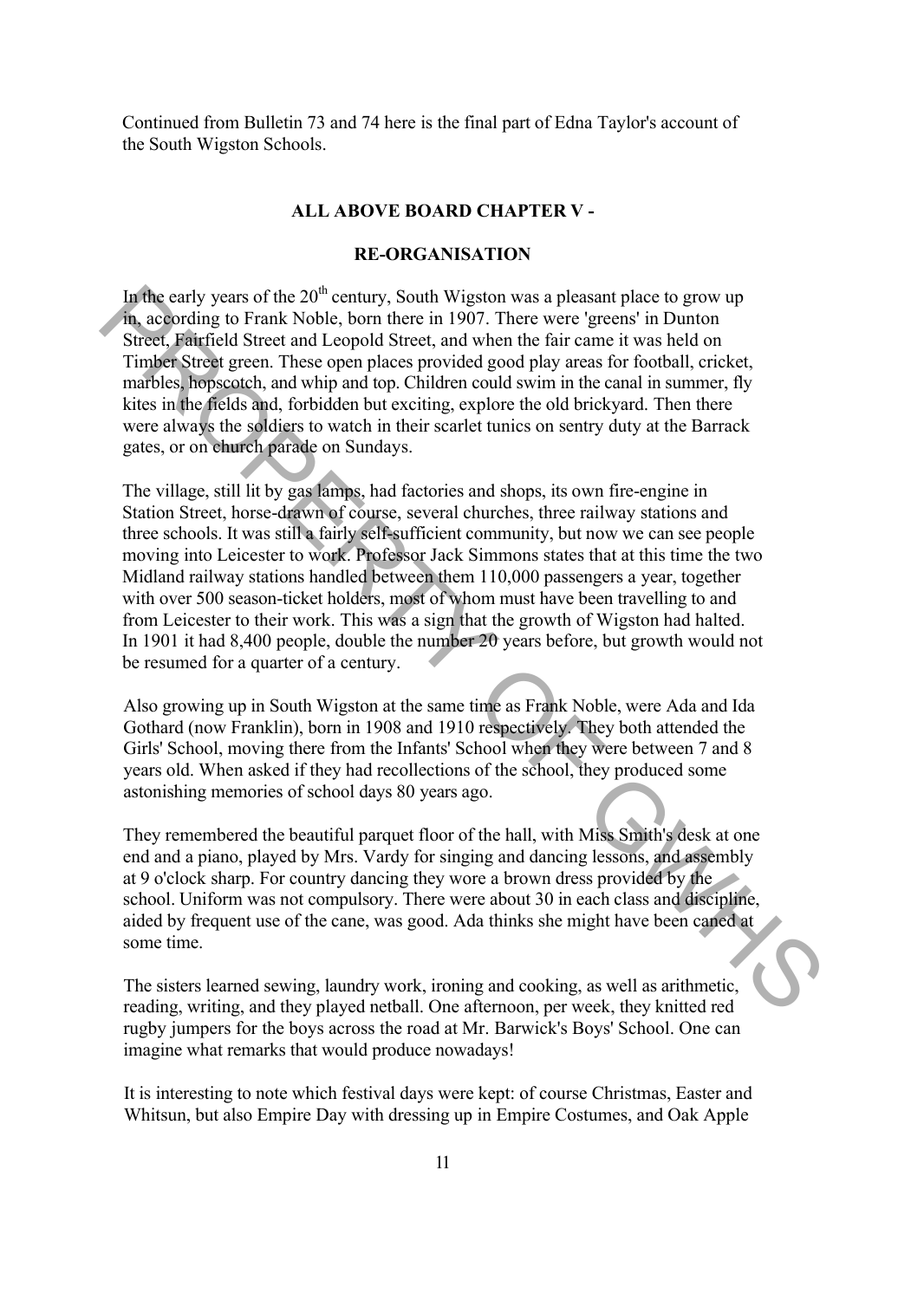Day when you had to wear either an oak apple or oak leaf to celebrate King Charles hiding from his enemies in an oak tree.

From some of the time at the Girls' School, it was war time with its queues for food and shortage of writing paper at school, so that they had to use slates and sweaky slate pencils.

The years immediately following the Great War were marked by a rapid expansion of education. The 1918 Education Act raised the school leaving age to 14. This came into operation in 1921. The Act also laid down the general principle that no child should be debarred from a secondary education by reason of inability to pay fees.

William Brockington, a forward-looking Director of Education for the County, instituted an Annual Schools Examination in 1919 to test which 11 and 12 years olds could qualify for a secondary school place. Ada and Ida remembered these exams, saying that if you passed you could go to the Wyggeston School or the Newarke Girls' School on a scholarship that would pay your fees. The results of the new exam showed there was a great deal of untapped ability in the elementary schools and the number of scholarships rose from 45 to nearly 500. The 11-plus examination was with us.

However, a serious economic crisis occurred in the early 1920s, which resulted in the number of scholarships being severely cut back to 100. Ada and Ida left school at 14 and went to work in a Leicester shoe factory. Perhaps their chances of a scholarship were now much less, and their parents might not have been able to support them at school until 16. This was certainly the case with James Hill, born in South Wigston in 1916, who passed the 11-plus exam twice. Fortunately, by 1927 there was another course of action open to him.

The 1918 Education Act had laid down another principle: that suitable, more advanced courses must be provided for children in elementary schools now that they had to stay on until 14. William Brockington tacked this with vigor, and decided on a basic reorganisation of the elementary all-age schools. He proposed that all children over 11 should receive a secondary education by being transferred to separate senior schools. Those who gained scholarships should go to Grammar Schools, the rest to go to central or modern schools. This arrangement is so familiar to us now, and was later stated in the Hadow Report of 1926; but it was Brockington who first proposed it, and thereby put Leicestershire in the forefront of educational thought. **educion** The 1918 Education Act rised the school leaving age to 14. This came into<br>equation in 1921. The Act also laid down the general principle that on child should be<br>downth to mentally contained by reason of inabilit

Thus the South Wigston Boys' and Girls' Schools, which had a good technical bias in the syllabus, became central schools, and later, intermediate schools. They used separate classrooms in the original schools at first, until the new schools on Blaby Road were built, in the late 1930s.

James Hill went to the Intermediate Boys' School in 1927, and says in his autobiography that he had a good education there, and appreciated fully what was done for him.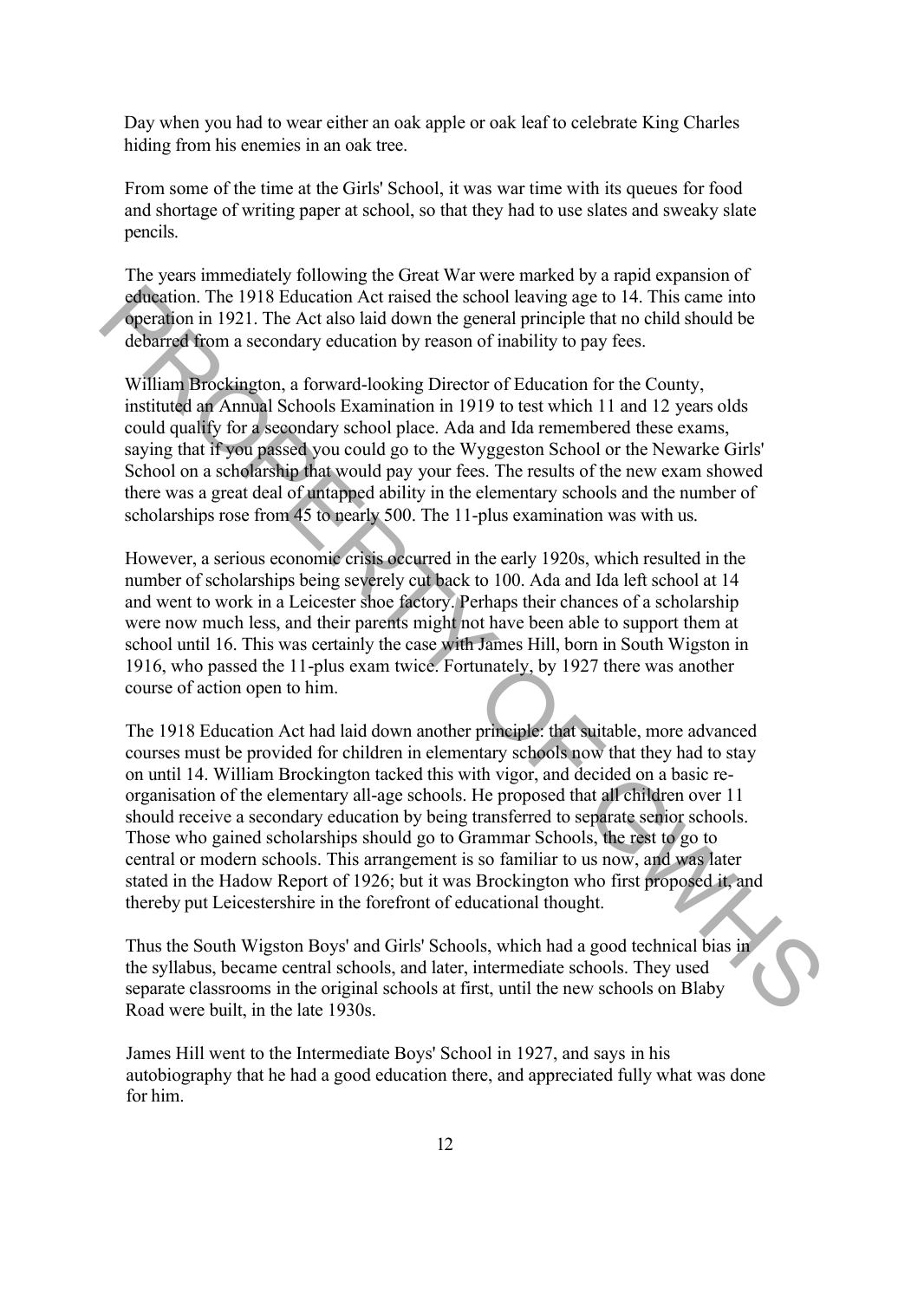**Sources:** The minutes of the Wigston Magna School Board, copied out with great care by Bob Wignall. The memories of many South Wigston people.



School governors and staff at a presentation in 1930s for Miss Richardson, on her retirement as Headmistress of Bassett Street Infant School.

# **HOUSE HISTORIES**

\* \* \* \* \* \* \* \* \* \* \* \* \* \* \* \* \* \* \* \* \* \* \* \* \* \* \* \* \* \* \* \* \* \* \* \* \* \* \* \* \* \* \* \* \* \* \* \* \* \* \* \* \* \*

### **5 Alfreton Road**

At the time of enclosure in 1766 the area to the west of the Leicester Road from about the present traffic island to the city boundary was divided into a number of smallish allotments of land which were awarded to different people. Most of the houses which were much later to be built on the north west side of Alfreton Road including number 5, fall into two different allotments with different histories. This article firstly looks at the site of the house and approx. first two thirds of the garden which comes within the allotment of 1 la Or 14p awarded to Simeon Bruin of Wigston.

Also at enclosure, John Ragg, a surgeon, who lived at The Manor House, Long Street, was allotted 267a Or 36p of land, consisting of two separate farms plus meadowland elsewhere in the parish. Gradually over time John and his only son, also named John,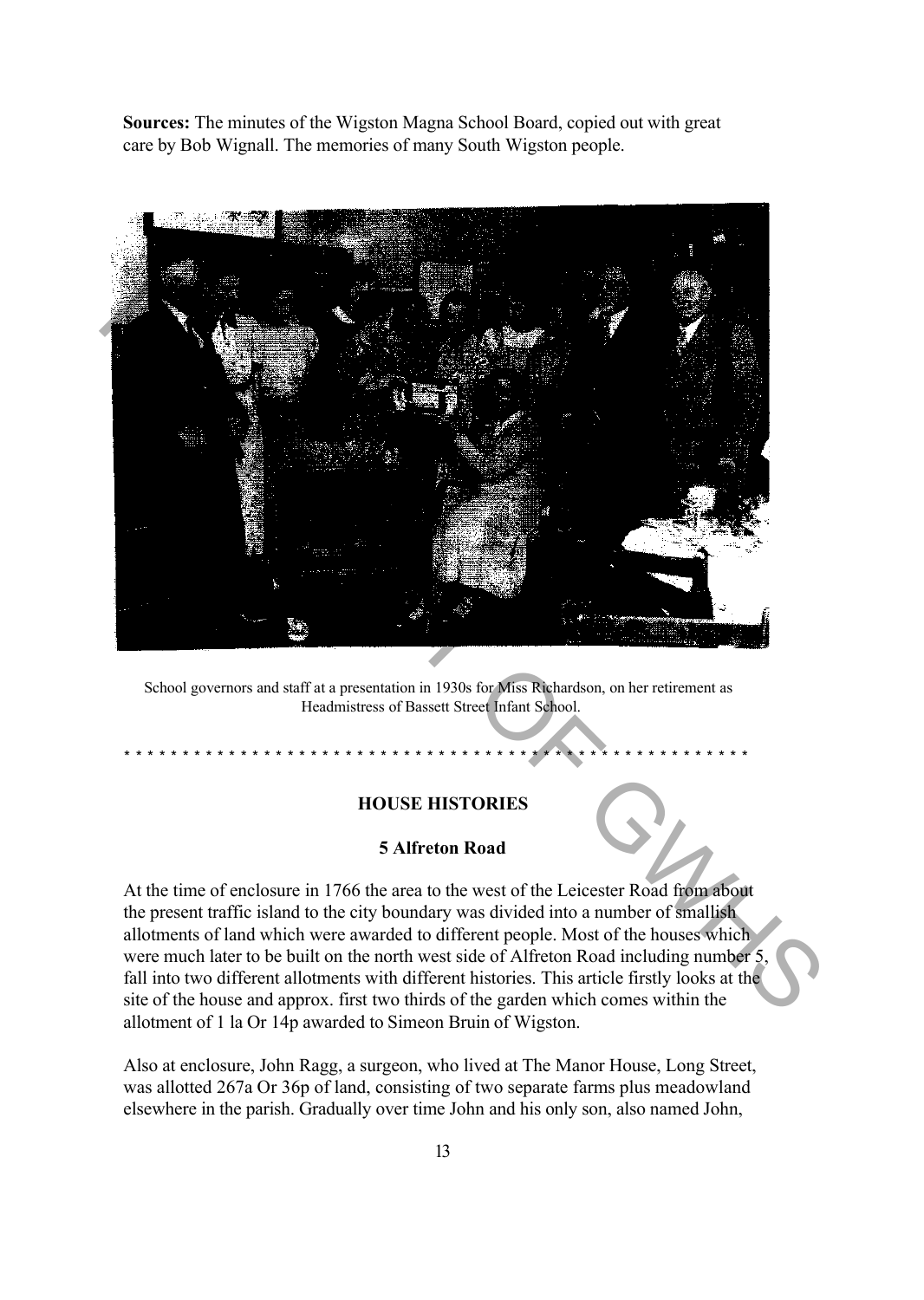bought, as they became available, some of these smaller parcels of land to the west of Leicester Road and including Simeon Bruin's allotment. They ended up with a holding of about 180 acres, all adjoining, and thus created a new farm, which they named Home Farm. John the younger farmed this himself, while the other two farms were let to tenants. When he died, unmarried, in 1838 he left The Manor House and Home Farm to his cousin Robert Haymes of Glen House, Church Road, Great Glen.

The Manor House and Home Farm, passed from Robert Haymes to his son Arthur Haymes, solicitor, of Great Glen and Leamington Priors, Warwicks, and then in 1872 to Arthur's son Richard Haymes. After Richard's death in March 1920 his executors divided up and sold the land in separate parcels, the Manor House having been disposed of as a separate entity.

One parcel consisted of two fields together measuring 15a.lr.0p. The fields were named on the conveyance as Long Brewins (number 103 on the 1914 Ordnance Survey Map) and Laws Close (number 74). Both of these still being known by the names of their enclosure owners Simeon Bruin and Alice Laws. The Brum/Brewin variation is not significant as spelling was not standardised until much more recently. The purchaser of these two fields was Frank Freer of Braustone Gate, Leicester, a poultry dealer. Frank Freer built a prominent house on the site named The Poplars, which much later was to become a community centre. In September 1938 Frank Freer, by then having retired, sold field 103 and part of 74, an area of 54,612 sq. yds. (11.38 acres) to James Herbert Jelley and Florence Christine Jelley trading in partnership as builders and contractors under the name of J. Jelley & Son of 43, Shenton Street, Leicester. He retained his home and approx 4 acres of his land which was later to become the recreation ground. Howe, soliciter, of Great Glen mail caminanty on Prior, Waiwitek, and then in 1872 to<br>Archives, soliciter Great Glen and Caminanty on Prior and Caminanty and the main space of this sections<br>divided appears of two fields t

There were a number of conditions attached to the sale, amongst which were; the purchasers agreed to fence off adjoining land. They would, prior to 26/8/1940, construct a new road with causeway, properly drained with sewers, drains and culvert beneath (this was later to be named Carlton Drive). No buildings but private dwellings were to front this new road or overlook the adjacent land of the vendor. liach dwelling inclusive of site not to be sold for less than  $£550$ . Not to dig or sell any sand or gravel or burn bricks, tiles or clay or keep pigs, fowls or other offensive animals thereon.

It is likely that the outbreak of WWIJ caused delay to the proposed building work. An aerial photograph taken in August 1945 shows only a short length of Carlton Drive had been marked out and this appears to be still under construction, some five years after it should have been completed.

In December 1953, 55.938 acres of land which included the parts of fields 103 and 74, which were not yet undeveloped, were legally conveyed from James Herbert Jelley and Florence Christine Stubbings (who had married and changed her surname since the purchase) to Jelson Ltd. This name, an amalgam of the old partnership name being chosen when the business became incorporated as a limited company.

Number 5 Alfreton Road which is situated mid-way along the north west boundary of